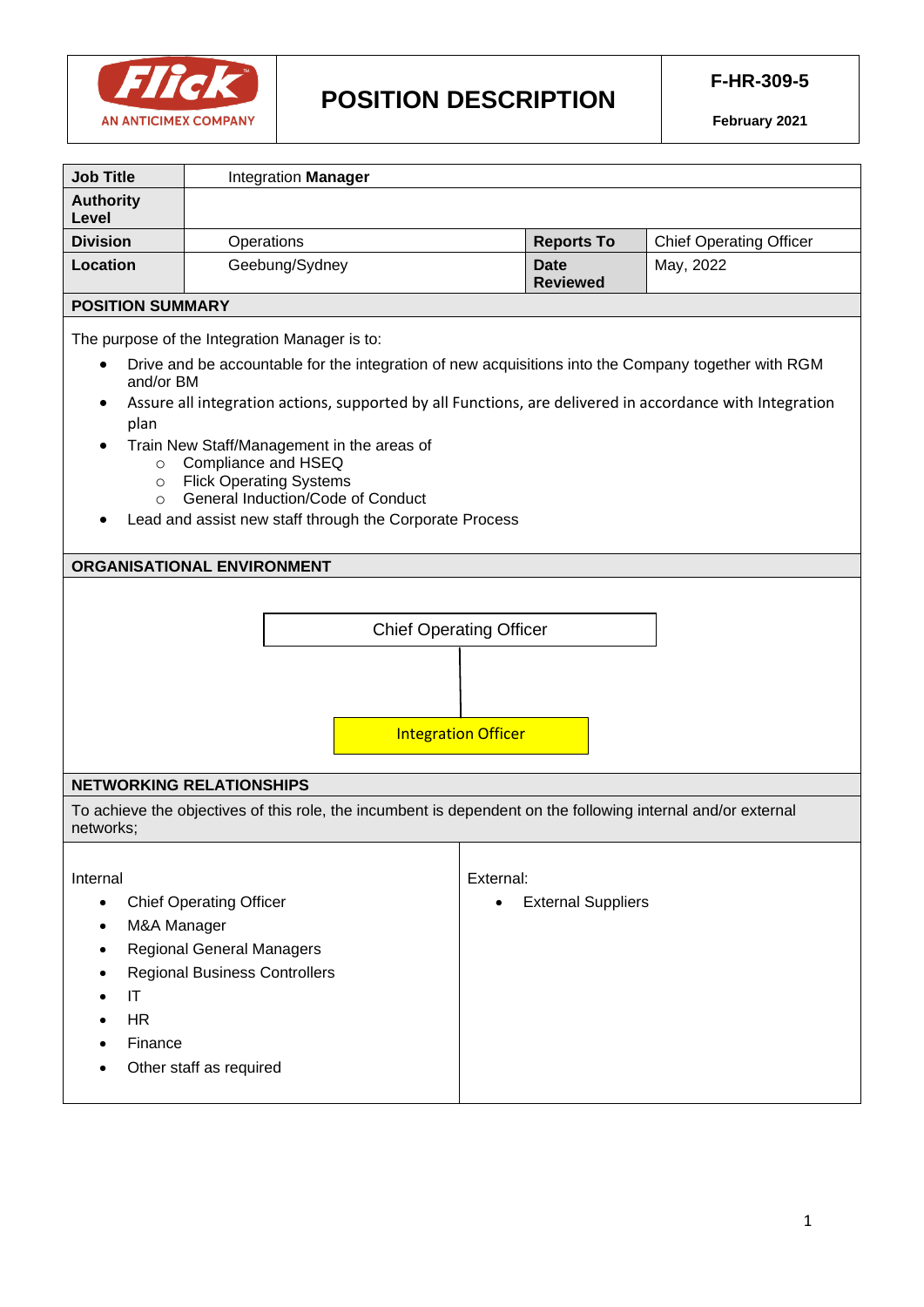

| <b>KEY ACCOUNTABILITIES</b>                        |                                                                                                                                                                                                                                                                                                                                                                                               |  |  |
|----------------------------------------------------|-----------------------------------------------------------------------------------------------------------------------------------------------------------------------------------------------------------------------------------------------------------------------------------------------------------------------------------------------------------------------------------------------|--|--|
| <b>Key Result Areas</b>                            | <b>Tasks</b>                                                                                                                                                                                                                                                                                                                                                                                  |  |  |
| <b>Planning</b><br>1.                              | Understand contract conditions (if applicable) to ensure<br>$\bullet$<br>compliance post acquisition.<br>Assist in the management of the new acquisition with the<br>$\bullet$<br>Regional General Manager and lead new staff through change<br>process.<br>Understand and review the data integration process and assure<br>$\bullet$<br>delivered without losing or leaving any data behind |  |  |
| 2. Day to day administration of<br>new acquisition | Ensure understanding and compliance of Flick business in the<br>$\bullet$<br>areas of.<br>Finance<br>$\circ$<br>Legal<br>$\circ$<br><b>HR</b><br>$\circ$<br>Compliance<br>$\circ$<br>Communication<br>$\circ$<br>IT<br>$\circ$<br>Sales<br>$\circ$<br>Procurement<br>$\Omega$<br>Culture<br>$\circ$                                                                                           |  |  |
| <b>Synergies</b><br>3.                             | Assist General Manager in identifying potential synergies /<br>$\bullet$<br>efficiencies in business post acquisition.<br>Make recommendations on potential improvements post 12<br>$\bullet$<br>months                                                                                                                                                                                       |  |  |
| <b>Project work</b><br>4.                          | Manage post acquisition process from start to finish.<br>$\bullet$                                                                                                                                                                                                                                                                                                                            |  |  |
| Any other duties as requested<br>5.<br>by the COO. |                                                                                                                                                                                                                                                                                                                                                                                               |  |  |

# **Specific - OHS RESPONSIBILITIES**

**Refer to the attached Workplace Health and Safety Responsibility, Authority and Accountability Matrix** 

| <b>PERSON SPECIFICATION - Competencies Required for the Position</b>                                                                        |                                                           |  |  |
|---------------------------------------------------------------------------------------------------------------------------------------------|-----------------------------------------------------------|--|--|
| <b>Competencies/Qualifications</b>                                                                                                          | <b>Experience</b>                                         |  |  |
| <b>Essential</b>                                                                                                                            | <b>Essential</b>                                          |  |  |
| Team Building experience – Important that we<br>$\bullet$<br>assure that new employees from the<br>acquisitions feel included and supported | Must be able to travel to multiple locations<br>$\bullet$ |  |  |
| <b>Desirable</b>                                                                                                                            | <b>Desirable</b>                                          |  |  |
| Experience managing or ability to acquire<br>$\bullet$<br>required knowledge to manage a Branch within<br><b>Flick Anticimex</b>            | Ability to communicate across all levels of<br>business.  |  |  |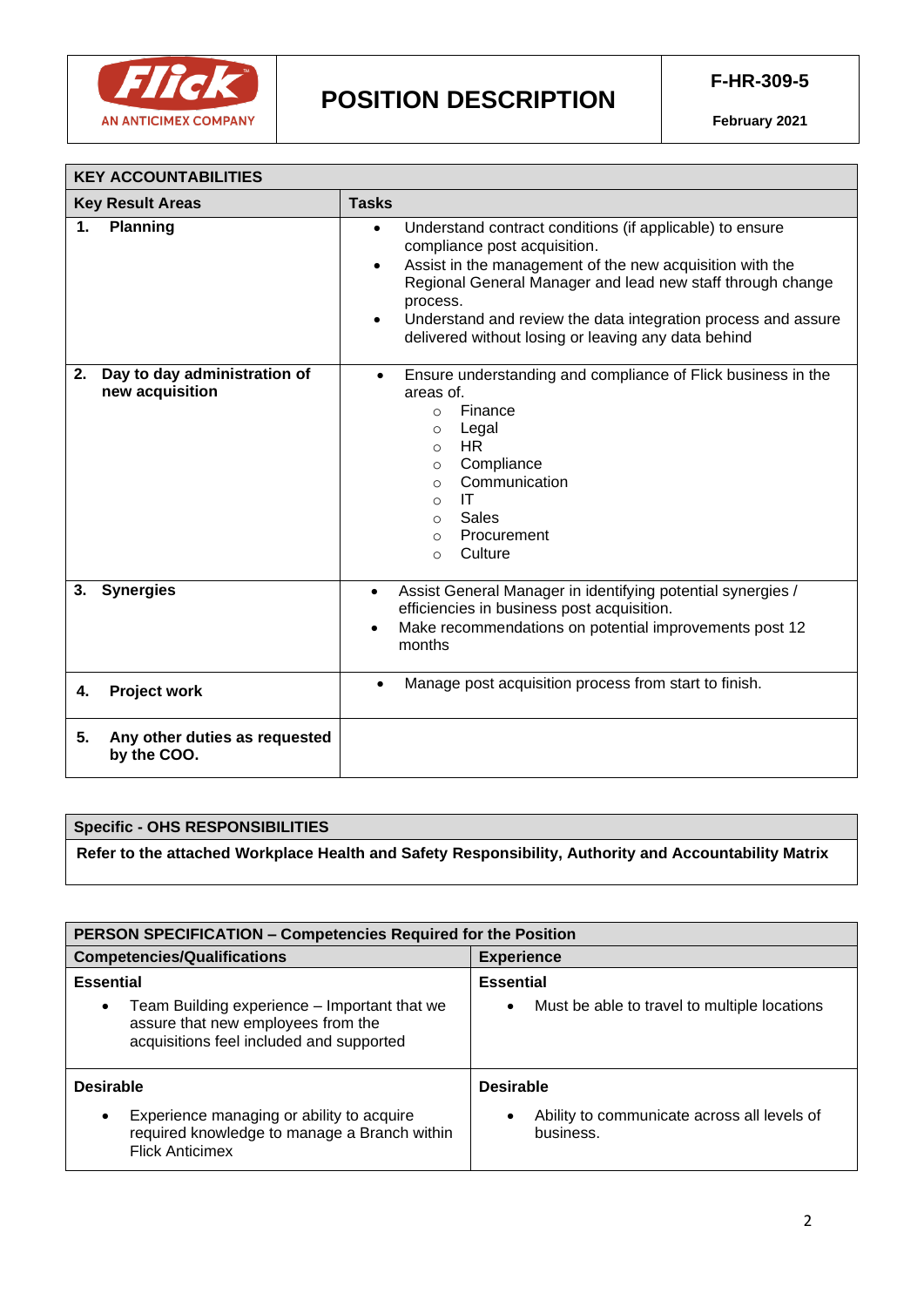

### **FLICK ANTICIMEX CORE VALUES**

*All Flick employees should display the following core values:*

- Trust
- **Innovation**
- Passion

#### **APPROVAL/ACCEPTANCE**

**APPROVED BY:** Date:

Position Title: Signature: Signature: Signature: Signature: Signature: Signature: Signature: Signature: Signature: Signature: Signature: Signature: Signature: Signature: Signature: Signature: Signature: Signature: Signatur

**I have read and accept this Position Description**

**ACCEPTED BY:** 

Date: Signature: Signature: Signature: Signature: Signature: Signature: Signature: Signature: Signature: Signature: Signature: Signature: Signature: Signature: Signature: Signature: Signature: Signature: Signature: Signatu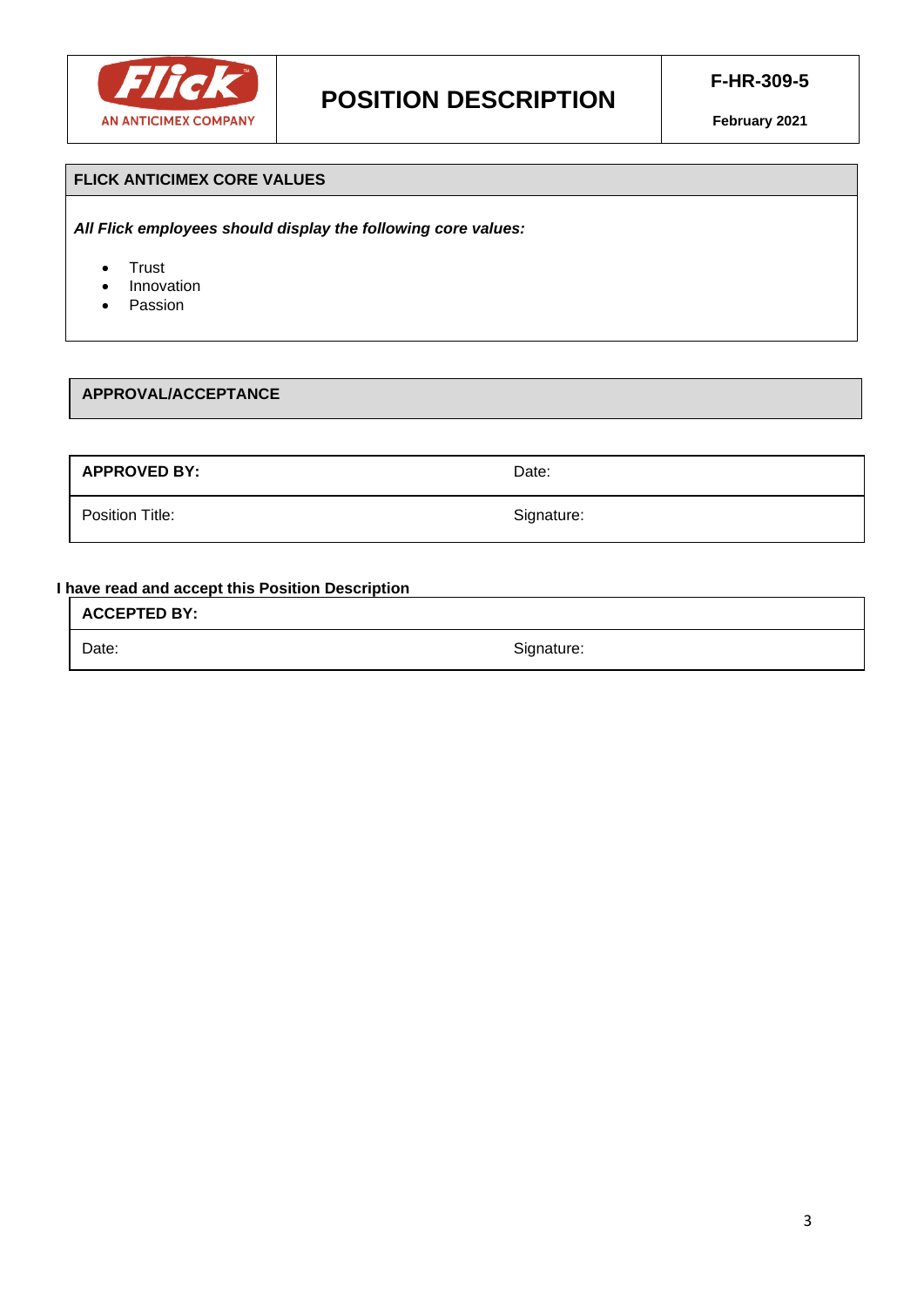# JOB DESCRIPTION

# 1. BUSINESS INFORMATION & LOCATION

Flick Anticimex Pty Ltd ABN: 85000059665

Location: Unit 9, 145 Arthur Street, Homebush West NSW 2140

# 2. OCCUPATION

Position Title: President Pacific Region (Full-time)

#### 3. DUTIES AND RESPONSIBILITIES

#### **The Company**

Flick is part of Anticimex, offering specialised pest management services in more than 20 countries. Anticimex's vision is to be the global leader in preventive pest control. Since the company were founded in Sweden in 1934, we have been at the forefront of our field, offering the best solutions available in order to give our customers peace of mind

Flick has established infrastructure across both Australia and New Zealand, delivering integrated pest management and hygiene services through all Flick Branches and Depots. Leveraging access to employees embedded in local communities, delivering localised, professional, quality controlled and compliant services to all our contracts.

- In excess of 120,000 corporate customers in the Pacific Region
- More than 1000 front-line operational personnel, administration staff and remote agents within Australia and 57 staff members in New Zealand.
- 40 Flick branches and depots within Australia and New Zealand with Head office in Sydney
- Over 700 Flick vehicles in the Pacific Region.

With this as a base, we are proud to be the modern pest control company, offering modern solutions for a modern society. Our definition of modern is in our approach and how we operate. We work with prevention, using our in-depth knowledge and experience, to minimize the risk of problems occurring

#### **The President reporting to Global CEO and President:**

- (a) is responsible for the overall business operations for the Region and execute duties in accordance with the objectives of the Company in accordance with the instructions of the Global CEO and President, including the business plan of the Company, the Company's annual budget, applicable Company and Group rules and policies and in conformity with the guidelines and objectives otherwise laid down by the Company/ Group/ Board, as applicable, from time to time;
- (b) shall within the scope of the duties of the President mentioned in (a) above monitor and assure that the Australian and New Zealand entities are operating in line with company law, other legislation applicable to the Company and the articles of association of the Company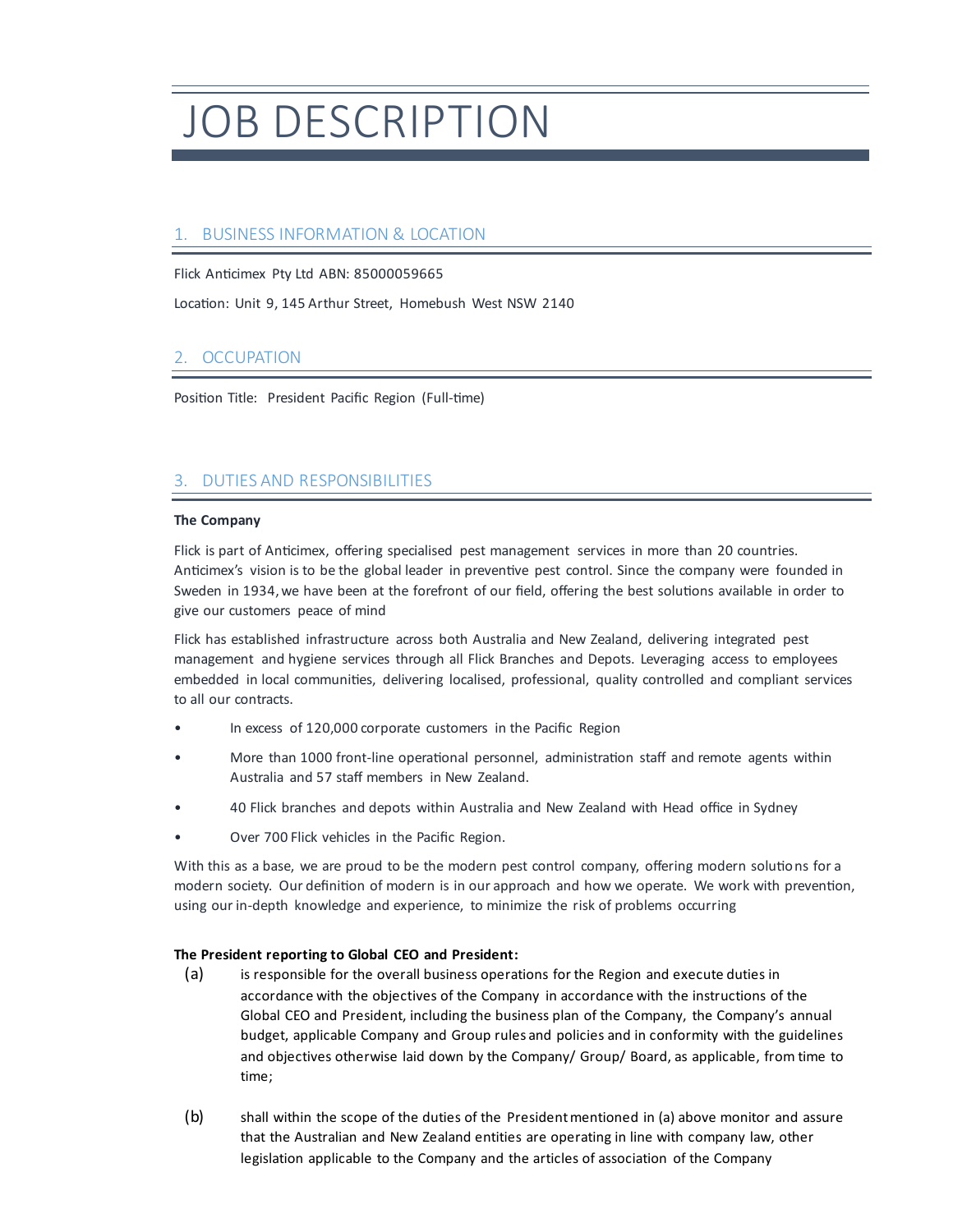are complied with; and

- (c) shall within the scope of the duties of the President mentioned in (a) above monitor that the execution of the Company operations are carried out in accordance with generally sound principles financially, administratively, commercially and in respect of personnel.
- (a) is, during the employment, obligated without being entitled to any additional remuneration, to accept board appointments in companies within the Group.
- (b) shall not carry out any other business operations
- (c) shall not accept any other assignments by way of employment or as a consultant irrespective of whether any remuneration is paid, and/ or
- (d) carry out any activities which reasonably have a material adverse effect on the duties associated with the position in the Company and/or the Group or on the Company's and/or the Group's reputation or business
- (e) shall make available his entire working capacity to the Company. He is not bound by any fixed working hours. He is however, expected to be at the Company's disposal whenever needed to the benefit of the Company.

#### **The main duties of the role:**

- Develop and implement strategy in line with group strategy, adapted to Pacific
- Providing overall leadership and general management and determining required business strategy and associated general policy requirements.
- Providing overall strategic and business operations management and compliance.
- Determining annual financial year business goals and budget requirements in line with Head Office directives.
- Establishing a corporate plan and associated performance objectives in line with agreed corporate goals.
- Ensuring that the Australian and New Zealand operations and reporting meet legislative and business auditing requirements in their country of operation.
- Ensuring that business goals and sales outcomes meet profitability and net income growth requirements.
- Monitoring and evaluating ongoing performance of the company and making strategic adjustments as and when required.
- Preparing and delivering reports and statistics to Head Office in accordance with established reporting requirements.
- Authorising expenditure on all company resources and staffing.
- Representing the business at key business meetings with stakeholders as and when required.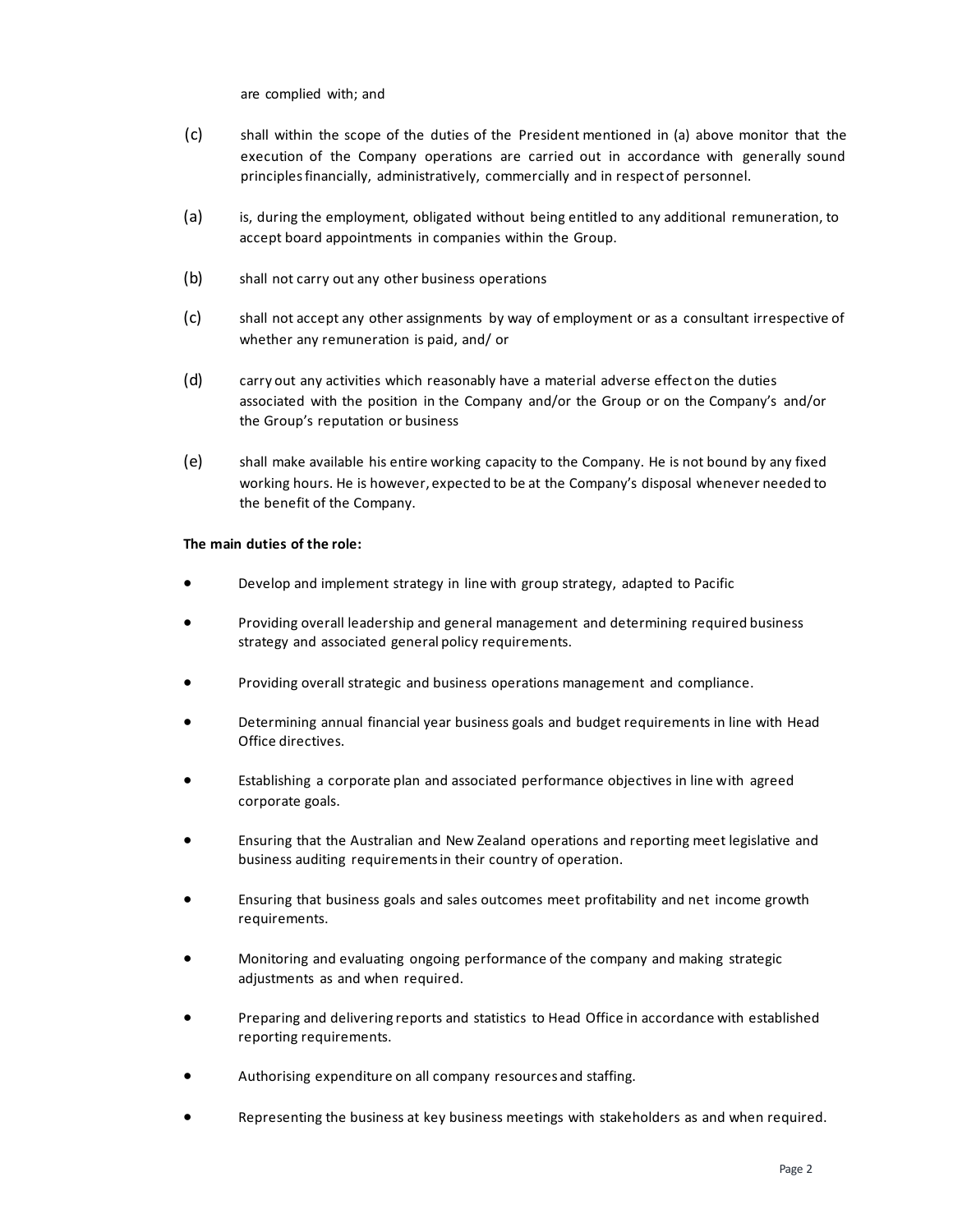- Maintaining and growing brand awareness and market penetration.
- Ensuring that workplace health and safety legislative requirements are maintained environmentally and through management and staff compliance.

Key targets:

- Successfully implement changes needed to grow business and gain market shares organically by driving the key company strategy through digital pest control
- Successfully grow business through M&A to increase density in accordance with strategy
- Successfully grow profitability to Anticimex group average by 2025
- Ensuring legal compliance addressing regulatory matters, customer- and supplier agreements

#### 4. QUALIFICATION & EXPERIENCE

- In depth knowledge of Flick Anticimex's and the wider Anticimex Group's business activities, aims and objectives.
- Experience in leading and managing all operational and people management requirements.
- Previous experience from converting a pest control service company from traditional services to digital preventative pest control solutions
- General business acumen.
- Experience in financial management.
- Strong planning and organizational skills.
- Quick learning and problem-solving abilities.
- Strong vision, well-articulated.
- Proven ability to deliver results as required within specific time frames.
- Ability to work under pressure and react in a fast moving and challenging industry.
- Ability to prioritize and identify/address key issues.
- Strong communication skills (oral and written).
- Organized, methodical and responsible work habits.
- Good reporting skills.
- Solution and deadline driven.
- Excellent relationship and people skills.